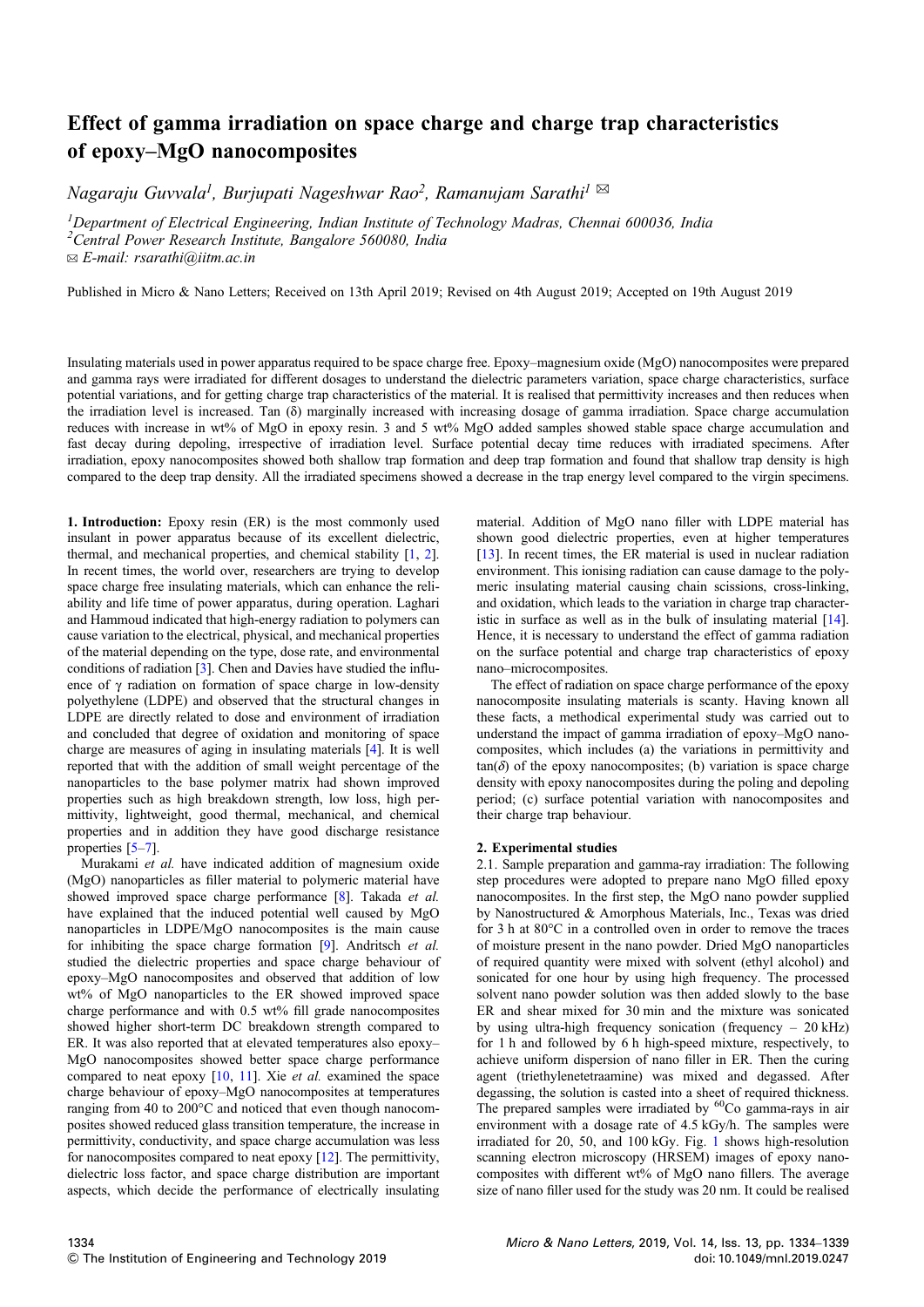

Fig. 1 *HRSEM images of epoxy*–*MgO nanocomposites a* 1 wt% specimens *b* 3 wt% specimens





Fig. 2 *Experimental set-up for space charge measurement*

that uniform size particles are distributed and no agglomerated larger particles were observed, which indicates the uniform dispersion of nano fillers in epoxy base.

2.2. Dielectric spectroscopy studies: Dielectric relaxation spectroscopy analysis of the virgin and gamma irradiated specimens was carried out through a broadband dielectric/impedance spectroscopy analyser (Novocontrol Technologies) for understanding the variation of dielectric constant  $(\varepsilon)$  and dielectric loss (tan  $\delta$ ) of the sample over a wide frequency range from 0.1 Hz to 1 MHz, at room temperature. The test electrode of 30 mm diameter was used for the study.

2.3. Space charge measurement: Pulsed electro acoustic (PEA) method was used for space charge measurement with flat specimens at room temperature. The experimental set-up used for the experiment is shown in Fig. 2. The PEA system consists of a 30 kV highvoltage DC source, a 500 V pulsed generator (with a pulse width of 10 ns) operating at a frequency of about 150 Hz, high-voltage electrodes, a sensor for detection of an acoustic signal generated due to the applied voltage pulse, an amplifier, and an oscilloscope. The polyvinylidene fluoride material is used as a sensor material. The electrode system used is of parallel plane configuration. The top electrode coated with semiconducting (carbon loaded) material and the bottom ground electrode is aluminium material. Sample thickness of 1.5 mm was used in the present study and sample was stressed with an electric field of 10 kV/mm, by applying required DC voltage. During each measurement, the sample surfaces were cleaned with ethanol and ensured clean electrode systems. The poling (voltage-on) and depoling (voltage-off) measurements were performed each for 1 h. The measured signal from the transducer was processed through the amplifier and acquired in an oscilloscope (Tektronix, DPO 5034B, 350 MHz and 5 Gs/s).

2.4. Surface potential decay measurement set-up: The experimental set-up used to measure the decay of surface potential is shown in Fig. 3. Needle (tip radius 0.3 mm) and plane electrode (sliding aluminium sheet) configuration were used for charging the specimen. High-voltage DC was generated by a Trek amplifier (Trek model 20/20C) with its input from the function generator. The needle



Fig. 3 *Experimental set-up for surface potential decay measurement*

electrode was connected to high voltage and the plane electrode was connected to the ground.

The distance between the high-voltage electrode and the surface of specimen (*d*) was kept at 5 mm and constant throughout the experiment. Surface potential decay measurements were carried out at room temperature. The DC voltage of  $\pm$  12 kV was applied between the high-voltage needle electrode and the plane-grounded electrode. In the present study, the sample was charged for 3 min (charging position). After 3 min of charging, the supply was turned off and the sample was immediately brought under the non-contact kelvin probe connected to an Electrostatic voltmeter (Trek Model 341B) to continuously measure the surface potential. The digital storage oscilloscope was used for recording the surface potential characteristics.

## 3. Results and discussion

3.1. Discoloration due to irradiation: Fig. 4 shows the variation in the colour of the epoxy–MgO nanocomposites due to the gamma irradiation. The virgin specimen and 1 wt% MgO-added specimen were observed to be transparent but on increase of filler content, it became opaque. A clear change in colour is observed with increase in irradiation level. Among all the specimens, 5 wt% specimen showed less discoloration, irrespective of level of dosage. The cause for it is due to the radiation caused oxidation reactions to epoxy [15].

3.2. Dielectric response analysis: Fig. 5 shows variation in real part of the permittivity  $(\varepsilon')$  of epoxy–MgO nanocomposite virgin and gamma-irradiated specimen, with increasing frequency. In insulating polymers, relative permittivity is a frequency dependent parameter. In epoxy specimen, the permittivity depends on the number of orientable dipoles present in the system and the capability of the dipoles to orient with the application of electric field [16, 17]. In polymer chain molecules, the covalent bonded atomic groups are present along the chain direction, which are the strongest bonds and molecular groups which are perpendicular to the polymer chain possessing weak intermolecular forces and these bonds are responsible for dielectric relaxation mechanisms. At the lower frequencies of the applied electric field, the functional groups with



Fig. 4 *Discoloration of different wt% of epoxy*–*MgO nanocomposites due to different dosage of gamma irradiation (i) 0 wt%, (ii) 1 wt%, (iii) 3 wt %, (iv) 5 wt%*



Fig. 5 *Variation in real permittivity at different frequencies of epoxy*–*MgO nanocomposites with different wt% on gamma irradiation a* 0 wt%

*b* 1 wt%

*c* 3 wt%

*d* 5 wt%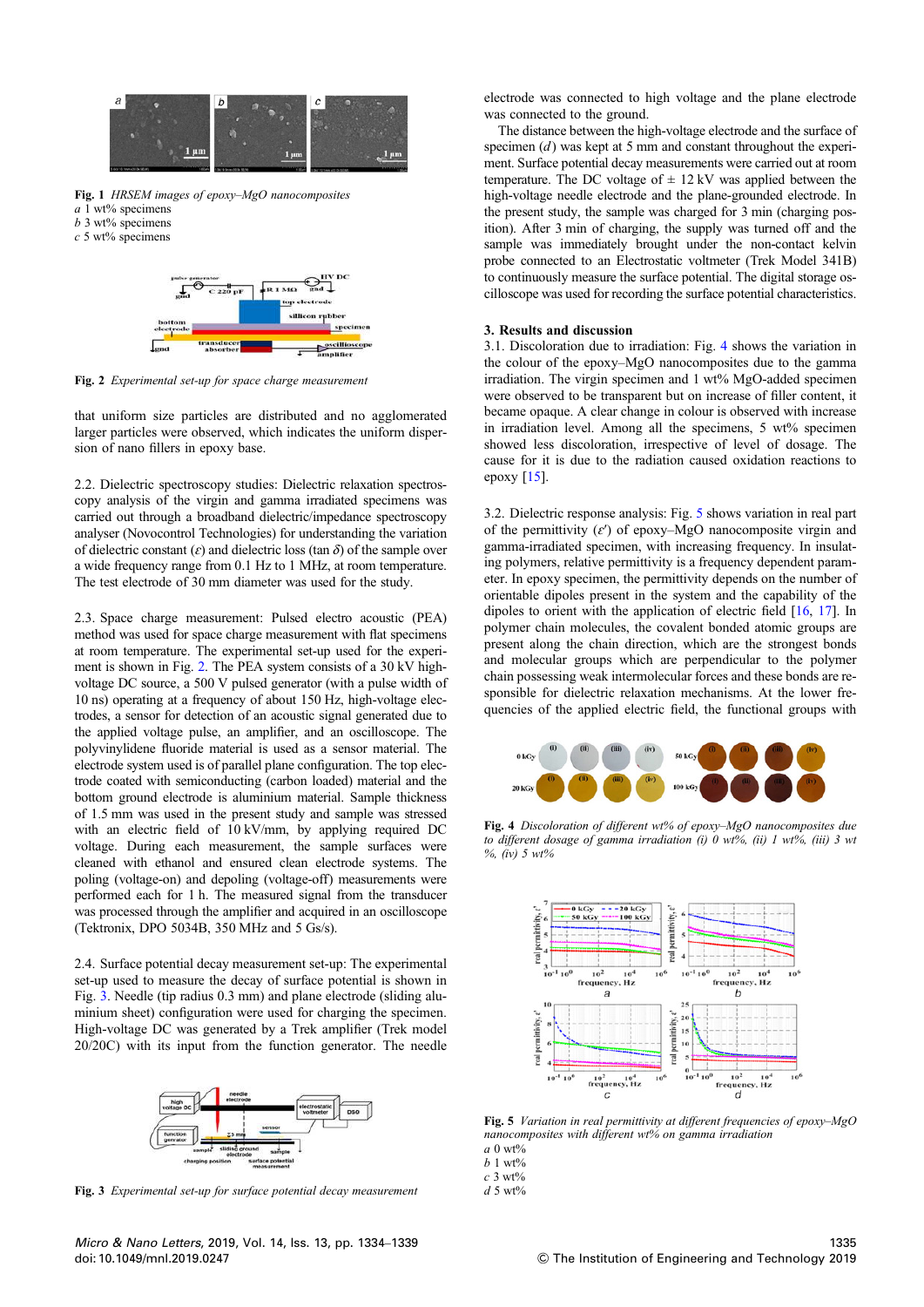dipolar nature can orient themselves in the direction of the electric field and results in higher permittivity. With the increase in frequency of supply voltage, the polar entities formed amines and hydroxyls formed from the ring opening of epoxides by amines resisting to rotate in pace thereby reducing the permittivity of the material [18].

With irradiation aging, several internal processes can occur simultaneously, depending on the rate of irradiation, irradiation ambience, and total dose rate. In polymeric materials, the polymers are bound together by weak covalent bonds and are disrupted easily by nuclear radiation [19, 20]. Radiation energy ionises the molecule to give an ion pair. Rupture can take place in the side branch or in the main chain, which creates energetic free radicals (small molecules) that are ready to react by several mechanisms such as crosslinking, chain scission, production of gas, and oxidation. For ER, carbonyl group  $(C=O)$  and hydroxyl group  $(-OH)$  were reported as reaction products and peroxides by oxidation reaction [21, 22]. With the formation of small molecules (radicals) or by breaking of polymer of chain, which helps in more dipolar orientation under lower frequencies of operation. On further increase in the radiation dosage, the crosslinking of the broken polymer chain molecules can occur [19, 21]. From the dielectric response analysis (Fig. 5), it can be seen that with the initial irradiation dosage of 20 kGy, an increase in permittivity was observed, which can be attributed to the breaking of polymer chain molecules, in all the specimens. Furthermore, it is noticed that with increasing irradiation level to 50 and 100 kGy, 0 and 1 wt% specimen showed reduced permittivity at 50 kGy and further dosage to 100 kGy caused increase in permittivity. In case of 3 and 5 wt% epoxy nanocomposites, a reduction in permittivity with increasing dosage is observed. The cause for it could be due to the fact that in the studied dosage rates, crosslinking predominates at 50 kGy, for 0 and 1wt% specimen. With 3 and 5 wt % MgO nano filler added specimens, crosslinking dominates at 100 kGy. Gao and Du have observed such a variation in the dielectric properties with increased dosage rates [21].

Fig. 6 shows variation in loss tangent of epoxy nanocomposites of virgin and gamma-irradiated specimens. The effect of irradiation on dielectric loss tangent is observed to be less with 0 wt% sample. A reduction in loss tangent is observed with increase in frequency up to a certain value and further increase in frequency causes increase in loss tangent and it was observed with all wt% of MgO in epoxy nanocomposites. The increase in loss tangent with increase in dosages was observed with 0 and 1wt% specimens under all irradiation dosages, consequently with 3 wt% specimen under 20 kGy increase in loss tangent was observed with increase in dosage further caused reduction in loss tangent. In the case of



Fig. 6 *Variation in tan* δ *at different frequencies of epoxy*–*MgO nanocomposites with different wt% on gamma irradiation*

*a* 0 wt% *b* 1 wt%

- *c* 3 wt%
- $d$  5 wt%

5 wt% specimen, at 20 and 50 kGy, an increase in loss tangent is observed. On further increase in irradiation dosage, a reduction in loss tangent is observed. In amorphous polymers, three different relaxation processes can occur, which includes  $\alpha$ ,  $\beta$ , and γ with increasing frequency. In the present study, within the observed frequency range, a broad  $\beta$  relaxation peak was observed at around 10<sup>5</sup> Hz with virgin and gamma irradiated ER material. [16]. In the mid-range of frequency (0.1–100 Hz), with 0 and 1 wt% specimen in Figs. 6*a* and *b* showed a similar response. A reduction in magnitude of the  $\beta$  relaxation peak is observed with an increase in the filler concentration in epoxy nanocomposites. At lower frequencies, increase of dielectric loss is observed in the nanocomposites with increase in filler wt%, due to the interfacial polarisation and increase in conductivity. Especially, 3–5 wt% MgO added epoxy nanocomposites showed additional relaxation peak  $\alpha$ , near 1 Hz [23]. In general, at different frequencies, the dielectric loss is high with a gamma-irradiated specimen, irrespective of level of irradiation. From Figs. 5*b* and *c* and Figs. 6*b* and *c*, it can be noticed that the variation in real permittivity and loss tangent with 1 and 3wt% nano filler included specimens with different irradiation dosages in correlation. This behaviour is not observed with 0 and 5 wt% specimens.

3.3. Space charge accumulation: The poling and depoling procedures are employed in order to measure the space charge variation by PEA technique. The average amount of accumulated volume charge density in the specimen was calculated as [24]

$$
q(E, t) = \frac{1}{L} \int_{x_0}^{x_1} \left| q_p(x, t) \right| dx
$$
 (1)

where  $x_0$  and  $x_1$  represent the position of the electrode (induced charges at the electrodes are not taken into account), the absolute value of the charge density is considered in order to provide the information of the cumulative amount of charge. *L* is the thickness of the specimen. Fig. 7 shows the average amount of space charge accumulated within the bulk volume of epoxy nanocomposite of virgin and gamma-irradiated samples with respect to poling time. It is observed that irrespective of wt% of specimen, the space charge density increases with time. A similar trend is observed with gamma-irradiated specimens. Fig. 6*a* shows variation in space charge density with virgin epoxy nanocomposites with time. It is realised that 3 and 5 wt% MgO added epoxy nanocomposites showed saturated condition, whereas, with lower weight percentage specimens, the space charge density keeps increasing. During the observed poling period, all epoxy–MgO nanocomposites showed less space charge compared to unfilled ER. Among



Fig. 7 *Average space charge accumulation with respect to poling time of gamma-irradiated epoxy nanocomposites with different wt% of MgO*

- *a* 0 kGy
- *b* 20 kGy

*c* 50 kGy *d* 100 kGy

1336  $©$  The Institution of Engineering and Technology 2019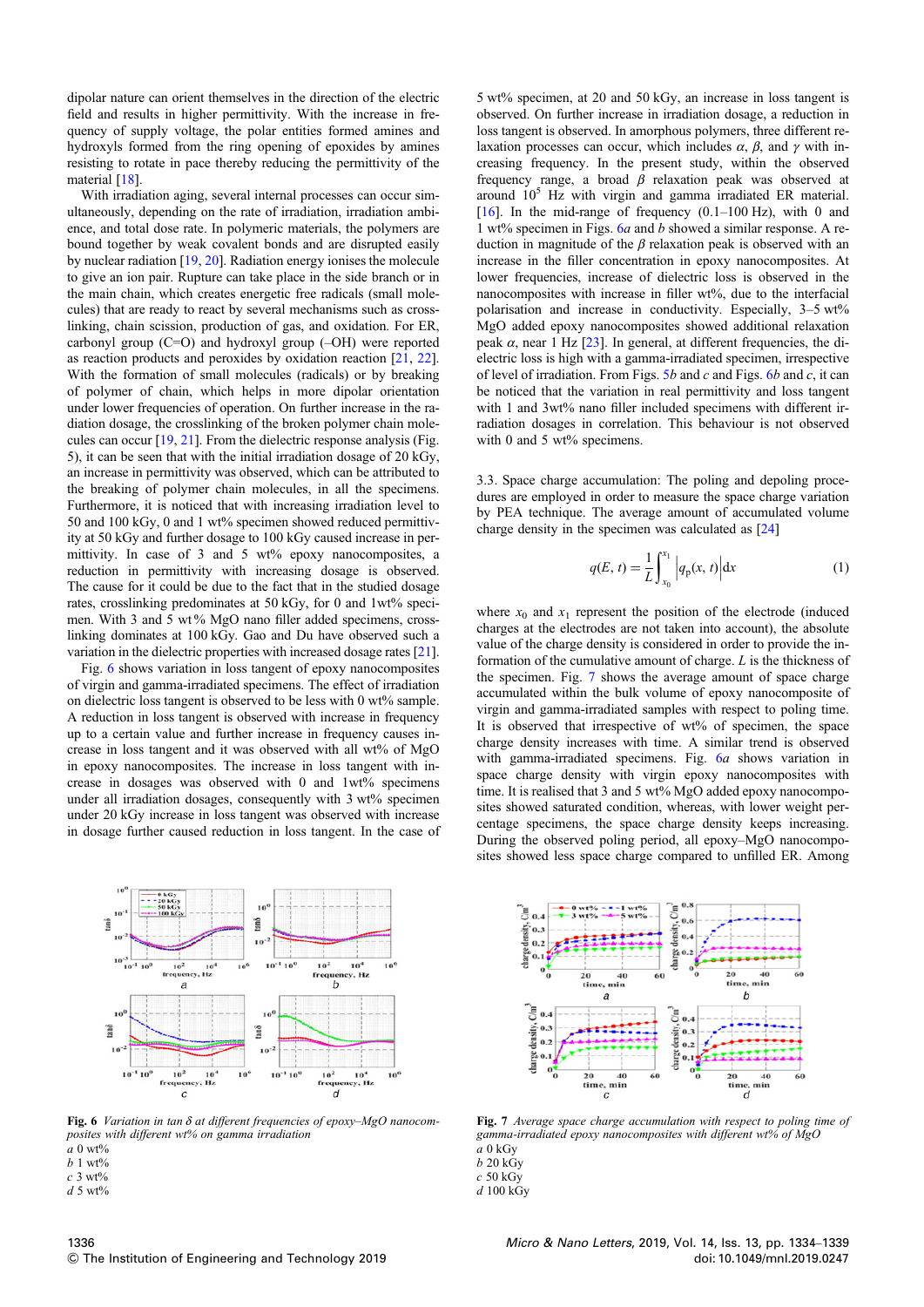all, 3 wt% nanocomposite showed less space charge accumulation. Figs. 7*b*–*d* show variation in space charge density for 20, 50, and 100 kGy gamma-irradiated specimens. It is realised that 0 and 1 wt% specimens showed more variation in space charge accumulation dynamics on irradiation, whereas, in 3 and 5 wt% specimens, the space charge accumulation dynamics are relatively constant with respect to irradiation.

As mentioned earlier with radiation aging several internal processes such as chain scission, crosslinking, oxidation, and gas bubble formation can occur simultaneously and the mechanism dominating the others will be responsible for the behavioural performance of the material. Owing to the characteristic changes in the material such as increase or decrease of permittivity, the electrical performance of the materials get altered, which causes the variation in the space charge performance of the radiated specimens [25, 26]. Ning *et al.* have studied the variation in space charge accumulation of epoxy–MgO nanocomposites under ultraviolet (UV) aging and observed that 1 wt% epoxy–MgO nanocomposite showed increased space charge accumulation compared to the other wt% nanocomposites under different hours of UV aging [27]. Overall, within the observed irradiation doses, 3 and 5 wt% epoxy–MgO nanocomposites showed relatively stable and less average space charge accumulation performance.

3.4. Space charge distribution studies: The distribution of space charge over time in the sample for applied electric stress of 10 kV/mm for virgin and gamma-irradiated 0 wt% specimen are shown in Fig. 7. It can be seen from Fig.  $8(i)a$  for a virgin 0 wt% specimen, accumulation of positive hetero space charge near the cathode occurs immediately on application of voltage and is almost constant during the poling period and distribution of less amount of positive charge is observed within the bulk of the sample. As shown in Fig. 8(*i*)*b* with 100 kGy gamma ray irradiation the space charge distribution in 0 wt% specimen, a large amount of positive hetero charge accumulation can be seen near the cathode and accumulation of positive charge distribution in the middle of the sample and negative hetero charge near anode are observed. The space charge distribution in 3 wt% epoxy nanocomposite specimen for virgin and 100 kGy gamma irradiated specimen is shown in Figs. 8(*ii*)*a* and (*ii*)*b*. It clearly indicates that the level of heterocharge and space charge accumulation in the bulk volume is not high with nanocomposites. This clearly indicates the use of MgO as space charge-free insulant. The space charge accumulation characteristics are the same as in all wt% of epoxy nanocomposite specimens under various irradiation dosages. It is noticed that with varying dosage rate, the average amount of accumulated charge differs because of the irradiation induced mechanisms. Karpagam *et al.* studied the impact of gamma irradiation on epoxy–clay



Fig. 8 *Space charge distribution in the bulk of the gamma-irradiated epoxy nanocomposite specimen with respect to poling time (a) 0 kGy gamma irradiated, (b) 100 kGy gamma irradiated i* 0 wt% specimen

*ii* 3 wt% specimen

nanocomposites and observed less space charge density with gamma-irradiated specimens [28].

3.5. Space charge decay: The space charge decay performance of virgin and gamma-ray irradiated epoxy–MgO nanocomposites of 0 and 3 wt% specimens on switching of applied voltage after 1 h of poling, and their charge decay characteristics are shown in Fig. 8. After 1-h of depoling with virgin specimens showed a space charge profile with considerable electrode peaks with a little amount of space charge observed, which are shown in Figs. 9(*i*)*a* and (*ii*)*a*. An irradiated 0 wt% specimen showed considerable charge within the bulk of the sample and a 3 wt% specimen showed that the total charge present in the volume of the sample is almost negligible, which are shown in Figs.  $9(i)b$  and  $(ii)b$ . It is also observed irrespective of gamma aging, the heterocharge can be seen in all specimens. Also, fast charge detrapping is observed in gamma-aged samples, which is mainly because of the radiation-induced chemical changes by degradation or crosslinking. It is well understood that nanocomposites showed fast charge detrapping compared to the polymer matrix [29].

Fig. 10 shows the space charge decay during voltage off period for epoxy–MgO nanocomposites of 0 and 100 kGy irradiated specimens. It can be seen that epoxy nanocomposites 3 and 5 wt% show the fast space charge decay compared to the virgin epoxy specimen and 1 wt% specimen showed slow space charge decay. With 100 kGy gamma irradiation, all epoxy–MgO wt% specimens showed faster space charge decay compared to the epoxy-irradiated specimen. It can be seen under irradiated conditions that epoxy– MgO nanocomposites showed improved space charge decay performance.

3.6. Electric field enhancement: The space charge accumulation within the bulk of the specimen alters the applied electric field and enhances the local electric field within the



Fig. 9 *Time-dependent space charge decay pro*fi*les of the gamma-irradiated epoxy nanocomposite specimen with respect to poling time (a) 0 kGy, (b) b 100 kGy i* 0 wt% specimen

*ii* 3 wt% specimen



Fig. 10 *Absolute space charge decay during depoling for epoxy*–*MgO nanocomposites*

*a* 0 kGy gamma irradiated

*b* 100 kGy gamma irradiated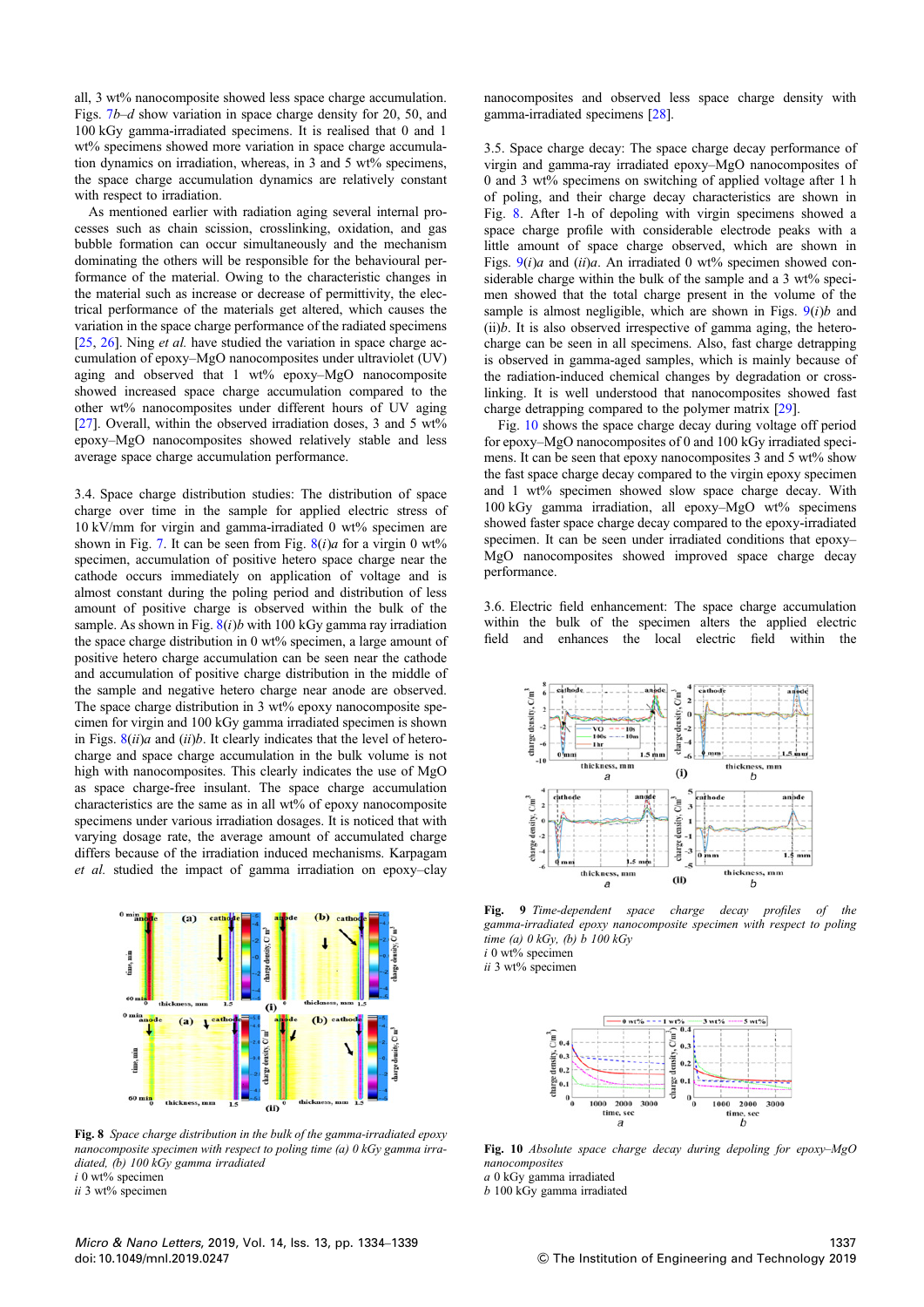specimen. In general, the percentage field enhancement factor can be calculated as

$$
%FE = \frac{E_{\rm m} - E_{\rm DC}}{E_{\rm DC}} \times 100
$$
 (2)

where  $E<sub>m</sub>$  is the maximum electric field after one hour of poling and  $E_{\text{DC}}$  is the applied electric field. Fig. 11 shows the electric field enhancement due to space charge accumulation, which is calculated for epoxy and epoxy nanocomposite under different doses of irradiation conditions using field enhancement factor (%FE) as given below. It is observed that the 3 wt% specimen has less electric field enhancement under 0, 50 and 100 kGy irradiated conditions and at 20 kGy irradiated conditions, 3 wt% showed marginally higher field enhancement compared to 0 wt% specimen. In general, at lower irradiation condition, an increase in loss tangent with increased field enhancement due to space charge is observed.

3.7. Surface potential decay and charge trap studies: Fig. 12 shows the surface potential decay characteristics of virgin and irradiated epoxy–MgO nanocomposites on the deposition of charges by corona activity under positive and negative DC voltages. The surface potential decays exponentially, the basic equation governing the decay is

$$
V = V_0 e^{-t/\tau} \tag{3}
$$

The surface potential decay rate is less with the 0 wt% specimen and with the addition of nano MgO filler the rate increases for 1 and 3 wt% specimens and on any addition, the decay rate decreases. Table 1 shows the mean life time of the surface potential decay curves of epoxy nanocomposites. A general reduction in decay time is observed up to a certain dosage and above which charge decay process prolongs. Also, gamma irradiation of epoxy nanocomposites showed improved surface potential decay performance



Fig. 11 *Field enhancement due to space charge in 0 and 3 wt% epoxy nanocomposite under different irradiation doses*



Fig. 12 *Surface potential decay of gamma-irradiated epoxy nanocomposites*

*a* 0 kGy

*b* 20 kGy *c* 50 kGy

*d* 100 kGy

1338  $©$  The Institution of Engineering and Technology 2019 with 50 kGy irradiation. Xing *et al.* observed a similar type of characteristic with electron beam irradiated epoxy–AlN nanocomposites and observed that with electron beam irradiation increased the surface flashover voltage of epoxy–AlN nanocomposites under cryogenic temperature [14].

The density of trapped charges  $(N(E))$  at different energy levels (*E*) follows the decay behaviour within the bulk of the material with the variation of trap depth  $(\Delta E)$ ,  $[30]$ , i.e.

$$
N_{\rm t}(E) = \frac{4\varepsilon_0 \varepsilon_{\rm r}}{eL^2 kT} \left| t \frac{\mathrm{d}V_{\rm s}(t)}{\mathrm{d}t} \right| \tag{4}
$$

and trap energy

$$
\Delta E = E_c - E_d = kT \ln(vt) \tag{5}
$$

where  $N_t$  (in  $eV^{-1}m^{-3}$ ) is the trap density; *e* (in C) is the charge;  $\varepsilon_0$  $\varepsilon$ <sub>r</sub> (in F/m) is the dielectric constant of the material; *L* (in m) is the thickness of material; *k* (in J/K) is the Boltzmann constant; *T* (in K) is the thermodynamic temperature;  $V_s$  (in V) is the surface potential; *E*<sub>t</sub> (eV) is the trap energy; *v* (s<sup>−1</sup>) is the attempt to escape frequency.

Fig. 13 shows the trap energy versus *t*d*v*/d*t* curves for virgin and gamma-irradiated epoxy–MgO nanocomposite specimens under both polarities of DC voltages. It can be seen that nanocomposites showed less trap depth and the trap decreased for the gamma irradiation. It indicates that the charge of trapping is easy in nanocomposites. After irradiation, epoxy nanocomposites showed both shallow trap formation and deep trap formation and we found that shallow trap density is high compared to the deep trap density, which is the main reason for fast charge detrapping in epoxy nanocomposites. Table 2 shows the level of the highest trap depth observed in epoxy nanocomposites, it can be seen that the trap depth decreased with irradiation up to a certain dosage level and with higher dosages, the trap depth increased slightly.

Table 1 Mean life time of surface potential decay

| $Wt\%$       | Mean lifetime $(\tau)$ , s |      |       |      |          |      |      |      |  |  |
|--------------|----------------------------|------|-------|------|----------|------|------|------|--|--|
|              |                            |      | $+DC$ |      | $-DC$    |      |      |      |  |  |
|              | Irradiation, kGy           |      |       |      |          |      |      |      |  |  |
|              | $\theta$                   | 20   | 50    | 100  | $\theta$ | 20   | 50   | 100  |  |  |
| $\mathbf{0}$ | 386                        | 2896 | 11.1  | 23.1 | 1260     | 1517 | 12.3 | 45.1 |  |  |
| 1            | 110                        | 102  | 3.03  | 16.3 | 136      | 96.6 | 1.91 | 9.91 |  |  |
| 3            | 124                        | 12.8 | 8.81  | 18.1 | 110      | 10.8 | 1.63 | 12.4 |  |  |
| 5            | 560                        | 1.98 | 1.26  | 70.7 | 702      | 2.63 | 1.65 | 75.2 |  |  |



Fig. 13 *Trap characteristics of gamma-irradiated epoxy nanocomposites a* 0 kGy

*b* 20 kGy

*c* 50 kGy *d* 100 kGy